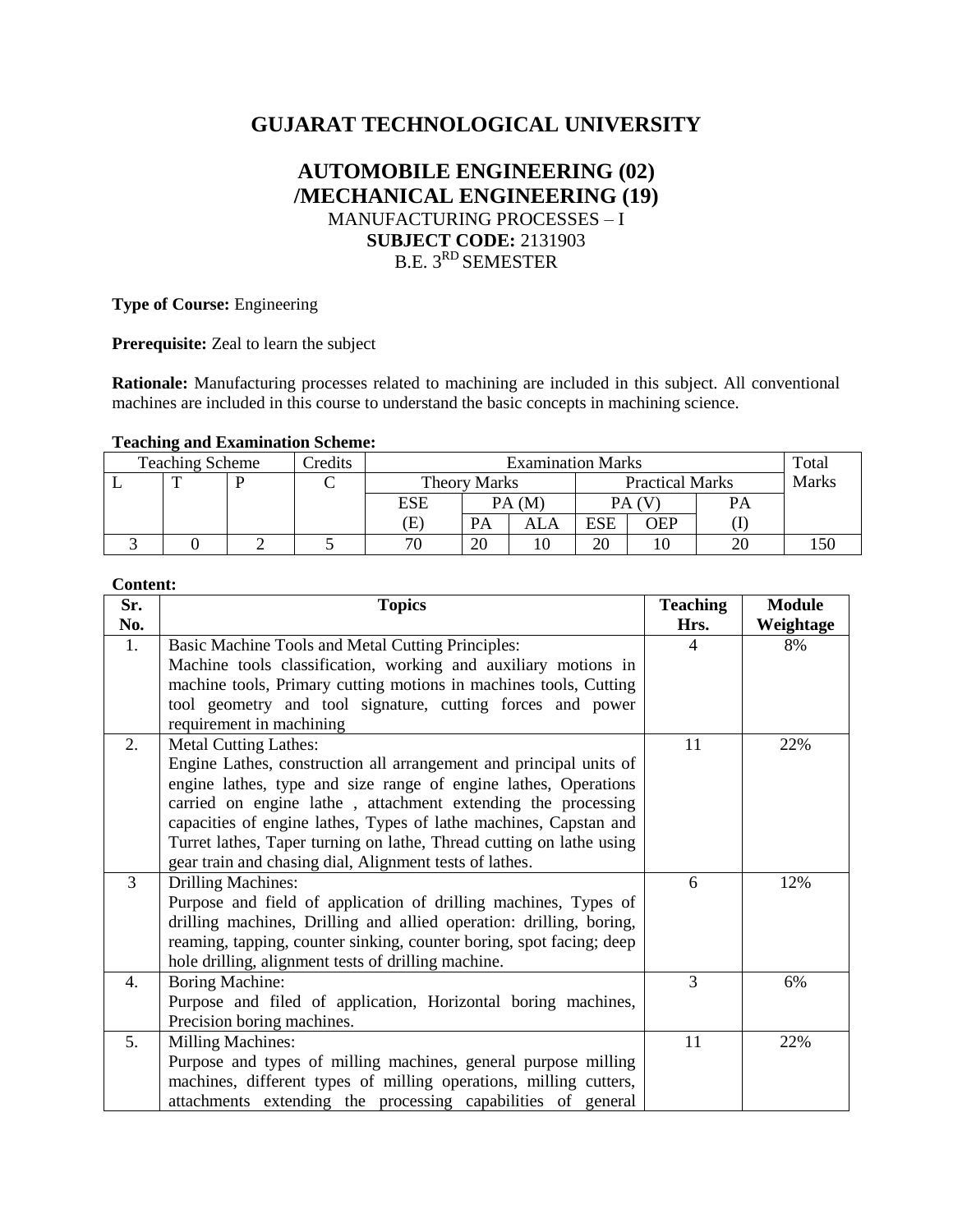|    | purpose milling machines, Indexing, Helical milling operation and   |   |     |
|----|---------------------------------------------------------------------|---|-----|
|    | its set up, Alignment tests of milling machine.                     |   |     |
| 6. | Planers, Shapers and Slotters:                                      | 6 | 12% |
|    | Classification of milling machine, Attachments extending the        |   |     |
|    | processing capacities of milling machine, machine and tooling       |   |     |
|    | requirements                                                        |   |     |
| 7. | Sawing and Broaching Machines:                                      |   | 6%  |
|    | Metal sawing classification: reciprocating sawing machines,         |   |     |
|    | circular sawing machines, band sawing machines, Types of            |   |     |
|    | broaching machines, advantage and limitations of broaching.         |   |     |
| 8. | Grinding Machines and Abrasives:                                    | 6 | 12% |
|    | Classification of grinding machines, cylindrical grinders, internal |   |     |
|    | grinders, Surface grinders, tool and cutter grinders, center less   |   |     |
|    | grinders, Types of grinding wheels, wheel characteristics and wheel |   |     |
|    | selection.                                                          |   |     |

## **Reference Books:**

- 1. Workshop Technology Vol. I, II & III, WAJ Chapman.
- 2. Workshop Technology Vol. II, Hajra & Choudhari.
- 3. Manufacturing Processes, O.P. Khanna.
- 4. Production Technology, R. K. Jain.
- 5. Processes and Materials of Manufacture; Lindberg Roy A.; Prentice-Hall India.
- 6. Principles of Manufacturing Materials and Process, J S Campbell.

## **Course Outcomes:**

At the end of this course students will be able to:

- 1. Understand the basic concept of machining operations.
- 2. Analyze any conventional machining processes.
- 3. Generate the sequence of machining operation to produce the end product.
- 4. Judge the limitations and scope of machines to perform variety of operations.

## **List of Practical:**

- 1. Study of Machine Tools (Lathe, Shaper, Slotter, Planner) study the types of cutting tools available and relative motions between cutting tool and work piece on each machine tool. Also derive capacity and capability of respective machine tools from machine specifications and number of available attachments to perform variety of operations.
- 2. Study of Machine Tools (Grinding, Milling, Drilling) study the types of cutting tools available and relative motions between cutting tool and work piece on each machine tool. Also derive capacity and capability of respective machine tools from machine specifications and number of available attachments to perform variety of operations.
- 3. Job making on lathe machine
- 4. Job making on shaper / slotter machine
- 5. Job making on milling machine
- 6. Job making on Drilling machine
- 7. Job making on Grinding machine
- 8. Alignment test on lathe machine / any other machine